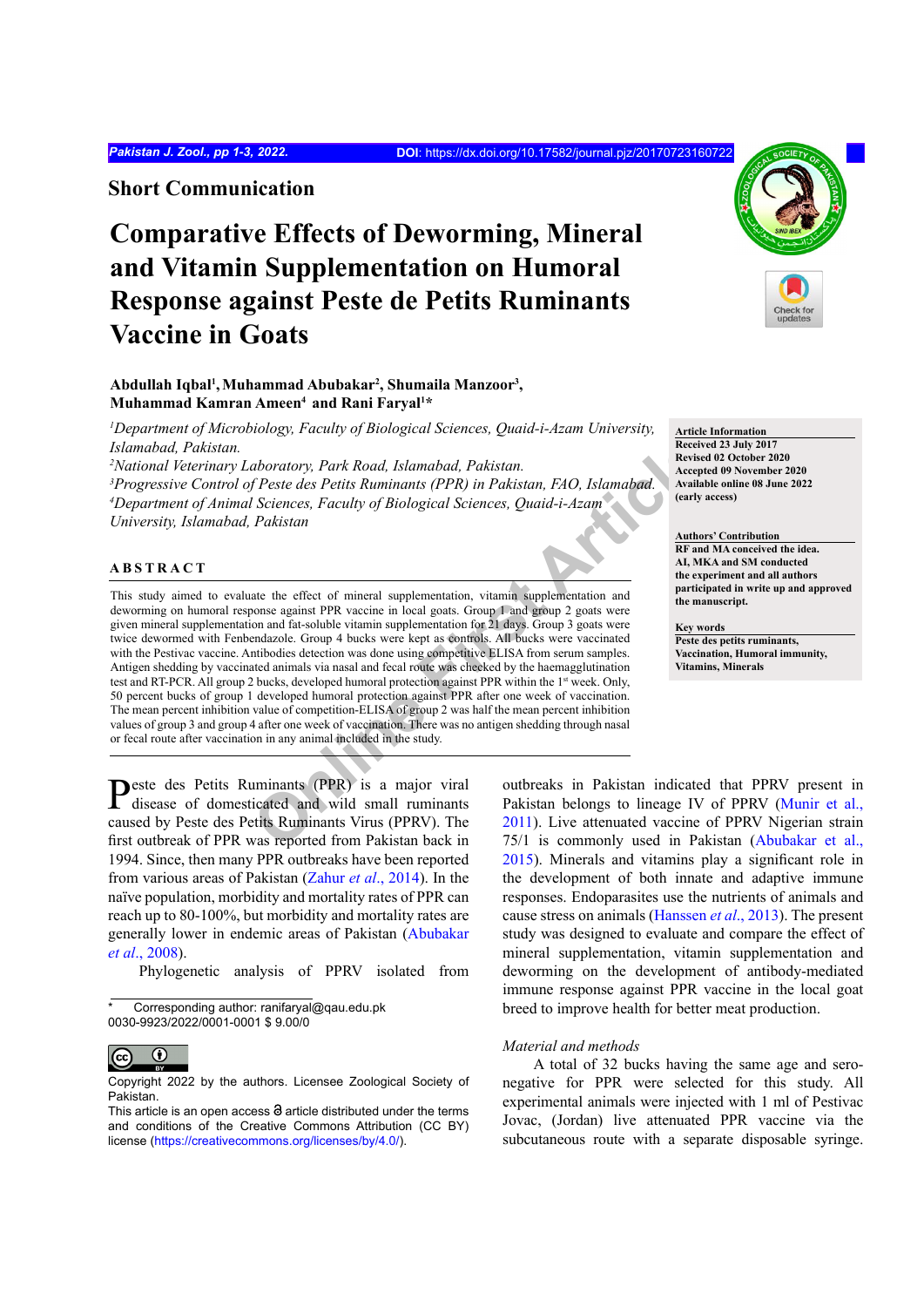**Characteristic A** continuous and ansal contribute beel of antibodies against<br>
strong (HA) test of fecal and nasal supplementation boosts the humin<br>
according to the protocol described<br>
unitary and and and D. The enhanceme Goats in group 1 were given 15 grams of mineral mixture for 21 days starting from the day of vaccination. All bucks of group 2 were injected with 5000IU of vitamin A, 2000IU of vitamin D and 20IU of vitamin E every day for consecutive 21 days starting from the day of vaccination. Group 3 goats were dewormed twice the first two days before vaccination than seven days post-vaccination with Fenbendazole at a dose rate of 10mg/kg. Serum, fecal and nasal swabs were collected from all the bucks two days' prior to vaccination and then after vaccination on every seventh day under aseptic conditions. For the cELISA ID Screen® PPR Competition ELISA kit was used. Those samples which had percentage inhibition (PI) values less than or equal to 50 percent are considered to have protective antibody level and above 60 percent do not have a protective level of antibodies against PPRV. Haemagglutination (HA) test of fecal and nasal samples was performed according to the protocol described by Osman *et al*[. \(2007\)](#page-2-5) using 0.6% washed sheep red blood cell suspension prepared in Phosphate buffered saline (pH 7). Reverse Transcription-Polymerase Chain reaction (RT-PCR) of fecal and nasal samples was performed by QIAJEN one-step RT-PCR Kit (cat. No. 210210) using designed primers of the nucleoprotein (N) gene. The amplified PCR product was confirmed by gel electrophoresis using 1.5% agarose gel. Standard deviation, mean and geometric mean were calculated by using an Excel sheet of Microsoft version 2010 of all the PI values obtained by ELISA plate reader (Multiskan Plus, LabSystem, Finland).

#### *Results and discussion*

All goats did not have any humoral immunity against PPRV before vaccination in all the four groups as indicated by the percentage inhibition values in Table I. A week after vaccination group 1 presented the highest standard deviation 16.728, percentage inhibition values and group 2 showed a minimum standard deviation 4.29. But, after the second week trend was slightly changed group 3

showed the highest standard deviation 7.62 of percentage inhibition values ([Table II\)](#page-1-1). Overall group 2 demonstrated the most consistent results and group 4 presented the most fluctuating results ([Table II\)](#page-1-1). According to the results of this study, goats that were given vitamin A, D and E supplementation developed the protective level of humoral immunity against PPRV within a week after vaccination in contrast to the other goats, which developed protective levels of humoral immunity against PPRV after two weeks. After one week of vaccination, all goats of group 2 developed enough antibody titer to give protection against PPRV. In contrast, only 50 percent of goats of group 1 and 3 goats and 25 percent of group 4 goats developed the protective level of humoral immunity against PPRV. Cipriano *et al*. (1982) also suggested that vitamin E supplementation boosts the humoral immune response in calves and lambs. Mora *et al*. (2008) described the role of vitamin A and D in the enhancement of innate and adaptive immune response. Deworming of goats did not increase antibody titer significantly as compared to goats which were supplemented with vitamins and minerals. These results were unlike the results of [Undiandeye](#page-2-8) *et al*. (2014). Undiandeye *et al*. (2014) suggested that deworming in goats can boost the immune response PPR vaccine in goats. The reason for different results can be due to a lower burden of endoparasites in animals before the start of the trial. The results of the current study are similar to the study conducted by Hanssen *et al*. (2013), in which deworming decreased the immunoglobulin levels in Raptor species.

RT-PCR and HA test of fecal and nasal samples taken from all experimental animals before vaccination and every week after vaccination gave negative results regardless of any group. The present study shows that goats vaccinated by live attenuated PPRV strain Niger 75/1 via the subcutaneous route do not transmit the virus to their surroundings by the nasal or fecal route. These results are similar to the study conducted by Zahur *et al*[. \(2014\)](#page-2-0) in goats and sheep aged from 5 months to 7 years.

<span id="page-1-0"></span>

| Table I. Geometric means of percent inhibition values of all groups. |  |  |
|----------------------------------------------------------------------|--|--|
|----------------------------------------------------------------------|--|--|

| <b>Sampling No.</b>              | Control group |        | Mineral supplementation Vitamin supplementation Dewormed goats |       |
|----------------------------------|---------------|--------|----------------------------------------------------------------|-------|
| $1st$ sampling (pre-vaccination) | 86.42         | 83.258 | 88.25                                                          | 81.32 |
| $2nd$ sampling                   | 57.42         | 39.317 | 25.39                                                          | 47.31 |
| $3rd$ sampling                   | 33.72         | 29.810 | 21.69                                                          | 32.28 |
| $4th$ sampling                   | 30.45         | 32.504 | 18.20                                                          | 30.84 |

<span id="page-1-1"></span>

| <b>Sampling No.</b> | Control group     | <b>Mineral supplementation</b> | <b>Vitamins supplementation</b> | <b>Dewormed</b> goats |
|---------------------|-------------------|--------------------------------|---------------------------------|-----------------------|
| $2nd$ sampling      | $57.42 \pm 13.73$ | $42.8 \pm 16.728$              | $25.39\pm4.29$                  | $47.31 \pm 14.53$     |
| $3rd$ sampling      | $33.72 \pm 7.31$  | $26.9 \pm 6.3047$              | $21.69 \pm 5.33$                | $32.28 \pm 7.62$      |
| $4th$ sampling      | $30.45 \pm 7.99$  | $33.3 \pm 7.793$               | $18.20\pm 6.51$                 | $30.84\pm4.94$        |